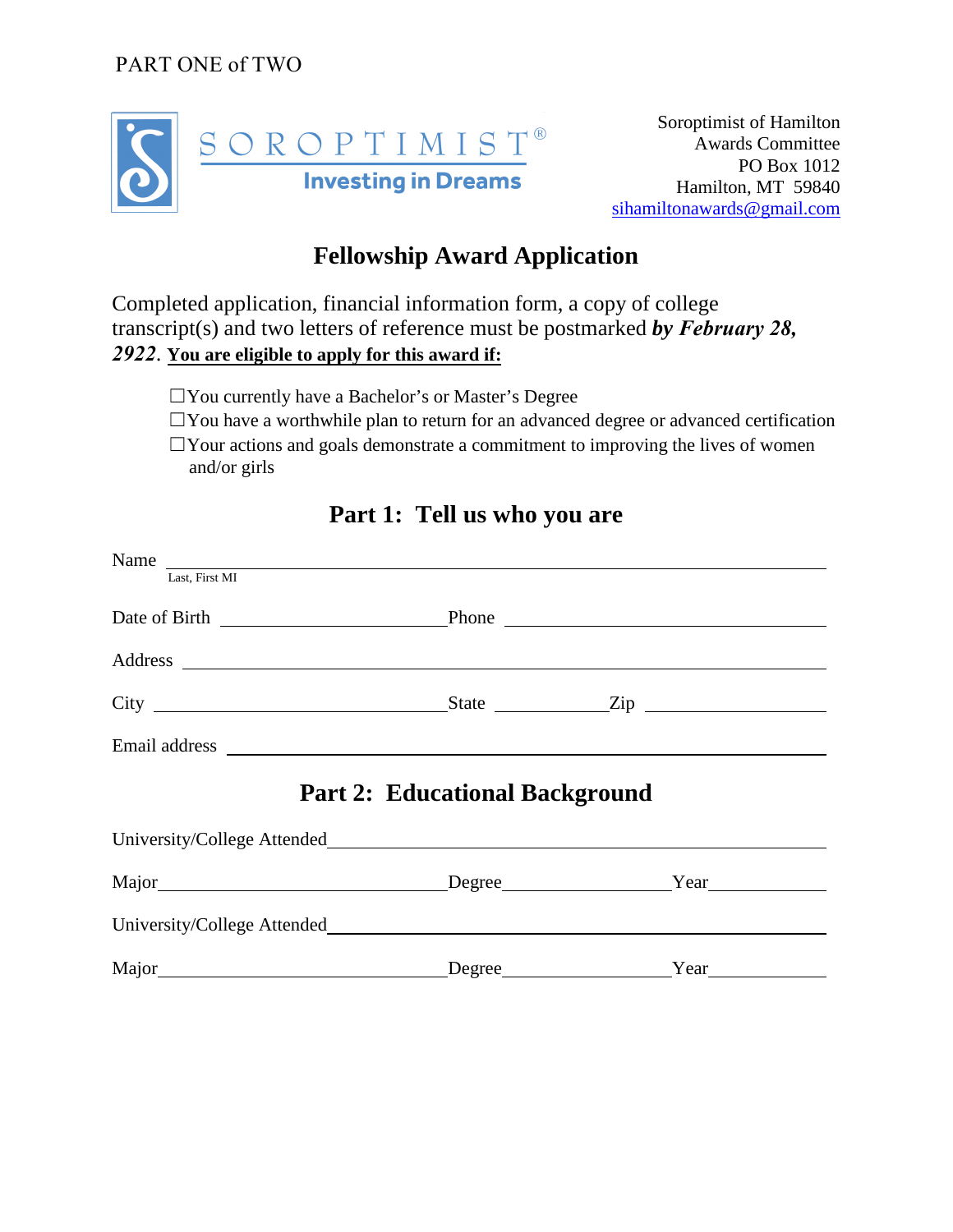# **Part 4: Employment History**

Current Employment: ☐I am not currently employed

| Position/Job Duties: |
|----------------------|
|                      |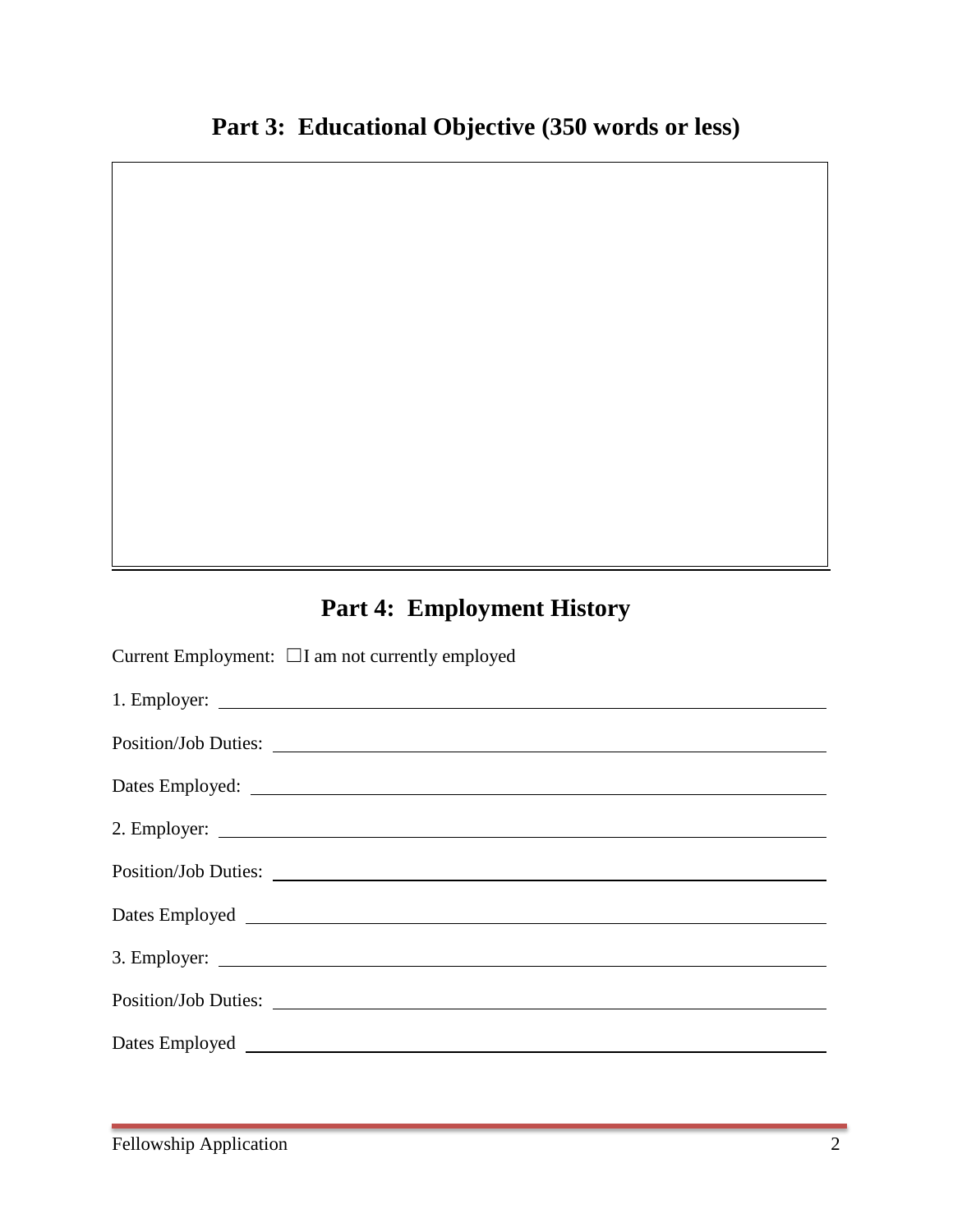### **Part 5: Personal Achievements and Activities**

Honors and Awards Received:

Extra-Curricular, Interests and Leisure Activities:

Civic Activities and Volunteering

Briefly describe how receiving this money will support your actions and goals to improve the lives of women and/or girls: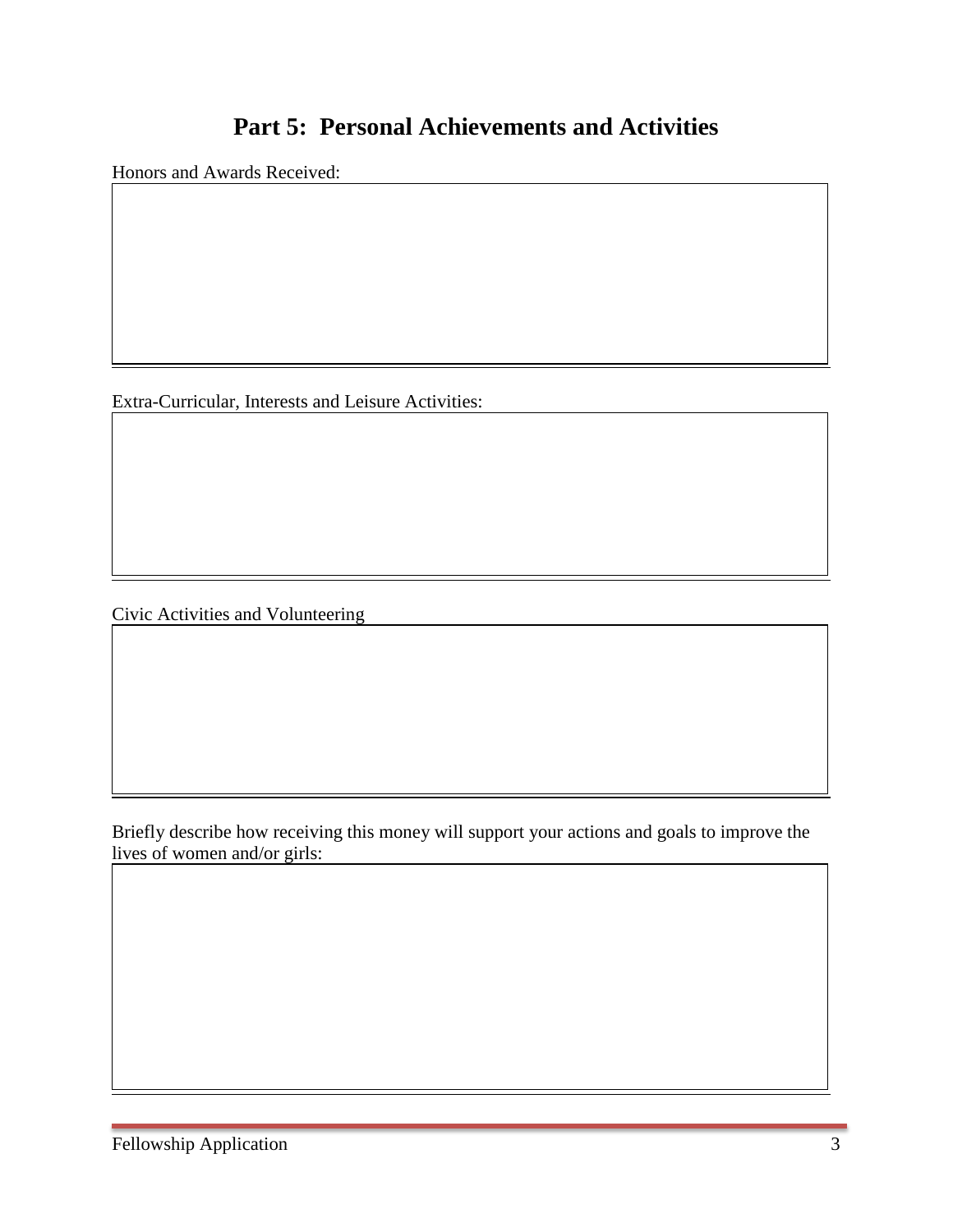Agreement

- I certify that all information provided in this application is complete and accurate to the best of my knowledge. I will notify Soroptimist International of Hamilton if there are any changes.
- I understand this award may be taxable in the United States.
- I certify that this is the only application I have made this year for a Soroptimist Award from this or any other Soroptimist club.
- I understand that my application and supporting materials become the property of Soroptimist International of Hamilton upon submission, and that Soroptimist International of Hamilton shall have sole discretion in using these materials for the purpose of publicizing the club's award and scholarship program.

By typing/signing our name below, you adhere to the above requirements.

Date:

\_\_\_\_\_\_\_\_\_\_\_\_\_\_\_\_\_\_\_\_\_\_\_\_\_\_\_\_\_\_\_\_\_\_\_